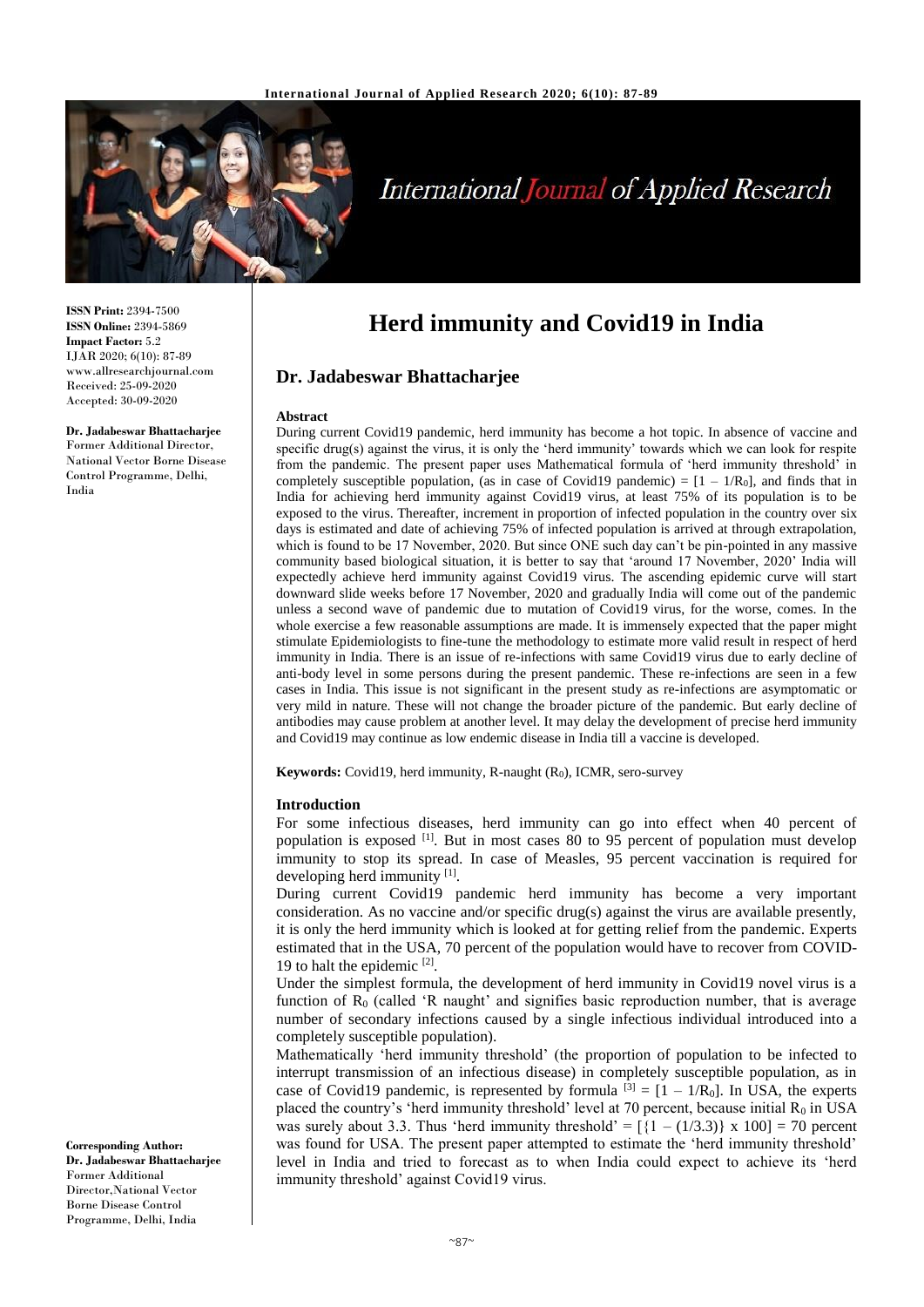#### **Methodology**

India reported  $10,815$  cases  $^{[4]}$  on 14 April 2020. For India,  $R_0$  was 1.83 during April this year  $[5]$ . It can be assumed that during beginning of Covid19 pandemic in India (February-March 2020), its  $R_0$  was 2. That way, 'herd immunity threshold' level in India would be 50 percent (by using above mentioned formula of  $[1 - (1/2) \times 100]$ . But keeping in mind the lowering effect on  $R_0$  due to nation-wide complete lockdown for continuous 68 days <sup>[6]</sup> from 25 March to 31 May 2020, we can add additional 25 percent to India's 'herd immunity threshold' level to reach a compromise of 75 percent.

In a sero-survey report <sup>[7]</sup> of Indian Council of Medical Research (ICMR), it was found that in first week of May this year, there were about 6.4 million of Covid19 infected persons in the country against reported cases of 52,592 on 7 th May, 2020. That made the presence of about 122 Covid19 infected persons against each reported case in the country on 7th May 2020. Compromising for the issues of 'sensitivity' and 'specificity' of diagnostic tool(s) used, as

well as, 'confidence interval' related to sampling methodology of ICMR study, it could be reasonably assumed that for each reported case of covid19 in India, there were 100 more unreported infected persons in the country.

Applying the assumption of infected unreported persons in India made above, the population percentage of Covid19 infected persons was estimated from 19 September to 25 September 2020 at 10:30 hours every day. The formula used was:  $p = [c + {c \times m} / P \times 100]$ ; where 'p' = population percentage of Covid19 infected,  $c'$  = total reported cases on the day,  $P' =$  population of India on the day and  $m' =$ multiplication factor, which is 100 (number of additional infected persons per reported case). And then the increment in the percentage of Covid19 infected Indian population over those six days was extrapolated to find when India will reach 75 percent of infected population against Covid19 virus.

#### **Results**

|  |  |  |  |  | Table 1: Estimated population percentage of Covid19 infected over days. |
|--|--|--|--|--|-------------------------------------------------------------------------|
|--|--|--|--|--|-------------------------------------------------------------------------|

| Sl. No. | Date       | <b>Population of</b><br>India $[8]$ (P) | <b>Total reported Covid19</b><br>cases (c) $^{[9]}$ | <b>Total population</b><br>infected $[c + (c \times m)]$ | Population percentage of<br>Covid19 infected $(p)$ |
|---------|------------|-----------------------------------------|-----------------------------------------------------|----------------------------------------------------------|----------------------------------------------------|
|         | 19.09.2020 | 1,383,021,004                           | 5,312,537                                           | 536,565,937                                              | 38.80                                              |
|         | 20.09.2020 | 1,383,072,132                           | 5,400,922                                           | 545, 433, 122                                            | 39.44                                              |
|         | 21.09.2020 | 1,383,109,470                           | 5,485,612                                           | 554,046,812                                              | 40.06                                              |
|         | 22.09.2020 | 1,383,146,908                           | 5,560,105                                           | 561,570,605                                              | 40.60                                              |
|         | 23.09.2020 | 1.383.184.377                           | 5,643,481                                           | 569,991,581                                              | 41.21                                              |
|         | 24.09.2020 | 1,383,221,846                           | 5,732,811                                           | 579,013,911                                              | 41.86                                              |
|         | 25.09.2020 | 1.383.259.317                           | 5.816.103                                           | 587,426,403                                              | 42.46                                              |

From the above table, it is found that population percentage of Covid19 infected persons increased from 38.80 percent to 42.46 percent in six days. In other words, increment in population percentage of Covid19 infected persons of 3.66 percent (42.46 – 38.80) occurred in six days. So, further increment of  $32.54$  percent  $(75.00$  percent –  $42.46$  percent) will occur in next  $[(6 \times 32.54) / 3.66] = 53$  days, that is on 17 November 2020.

## **Discussions**

India is expected to reach its 'herd immunity threshold' level of 75% against Covid19 virus on 17 November 2020. But since ONE such day can't be pin-pointed in any massive community-based biological situation, it is better to say that 'around 17 November, 2020' India will expectedly achieve herd immunity against Covid19 virus. In the preceding weeks of that date, the current ascending trend of epidemic curve in India will start its downward journey. And after around 17 November, 2020, India will be expected to come out of current pandemic gradually, unless attack of a second wave of pandemic due to mutation of Covid19 virus of worse pathogenicity comes. Two clades of Covid19 virus, namely A2a and A3i are now most dominant in India<sup>[10]</sup>.

Pragmatically speaking, we in India have to keep our fingers crossed at the moment. It is highly important to continue with district-based monitoring of Covid19 situation. This has been emphasized in a recent study of same author**<sup>11</sup>** to keep a constant track of the situation and to implement appropriate containment measures in required districts/places.

India is a vast and populous country. So there will be some time variations in achieving 'herd immunity threshold' levels among districts and states. The forecasting

methodology used in the study was simple and supported by a few reasonable assumptions. The result derived from the study is expected to give near-true picture in given situation. The study can stimulate Epidemiologists to fine-tune the methodology to get more valid estimate about 'herd immunity threshold' against Covid19 virus and expected date of achieving that in India.

Issue of re-infection due to declining antibodies needs to be addressed here. As the Covid19 pandemic continues, reinfections are found after few weeks to few months of first infection in some individuals across the world. India, too, has reported a few cases of re-infection  $[12]$ . It should be noted that in all the cases of re-infection reported till date, patients did not possess enough antibodies to fight the reinfection<sup>[12]</sup>.

When antibodies tend to wane over time, the immune system doesn't necessarily have to start again from scratch to fight re-infection. Memory of a past infection can be stored in a cell called a memory B cell. Yet another line of defense is a kind of immune cell called a T cell. Thus, there are many arms with which the immune system can tackle this re-infection<sup>[13]</sup>.

Re-infections are common with other Corona viruses. So, re-infection with Covid19 is expected one. It may be possible to become infected again by same Covid19 virus. But the resulting infection will be mild or asymptomatic, with significantly lower levels of virus replication and onward transmission [14] .

A sero-survey done in Delhi between 27 June and 10 July 2020 has found antibodies against Covid19 virus in 23 percent of surveyed population. Not surprisingly, in 97 persons out of 208, who had previously tested positive, no antibody against Covid19 virus could be found [15] . In other